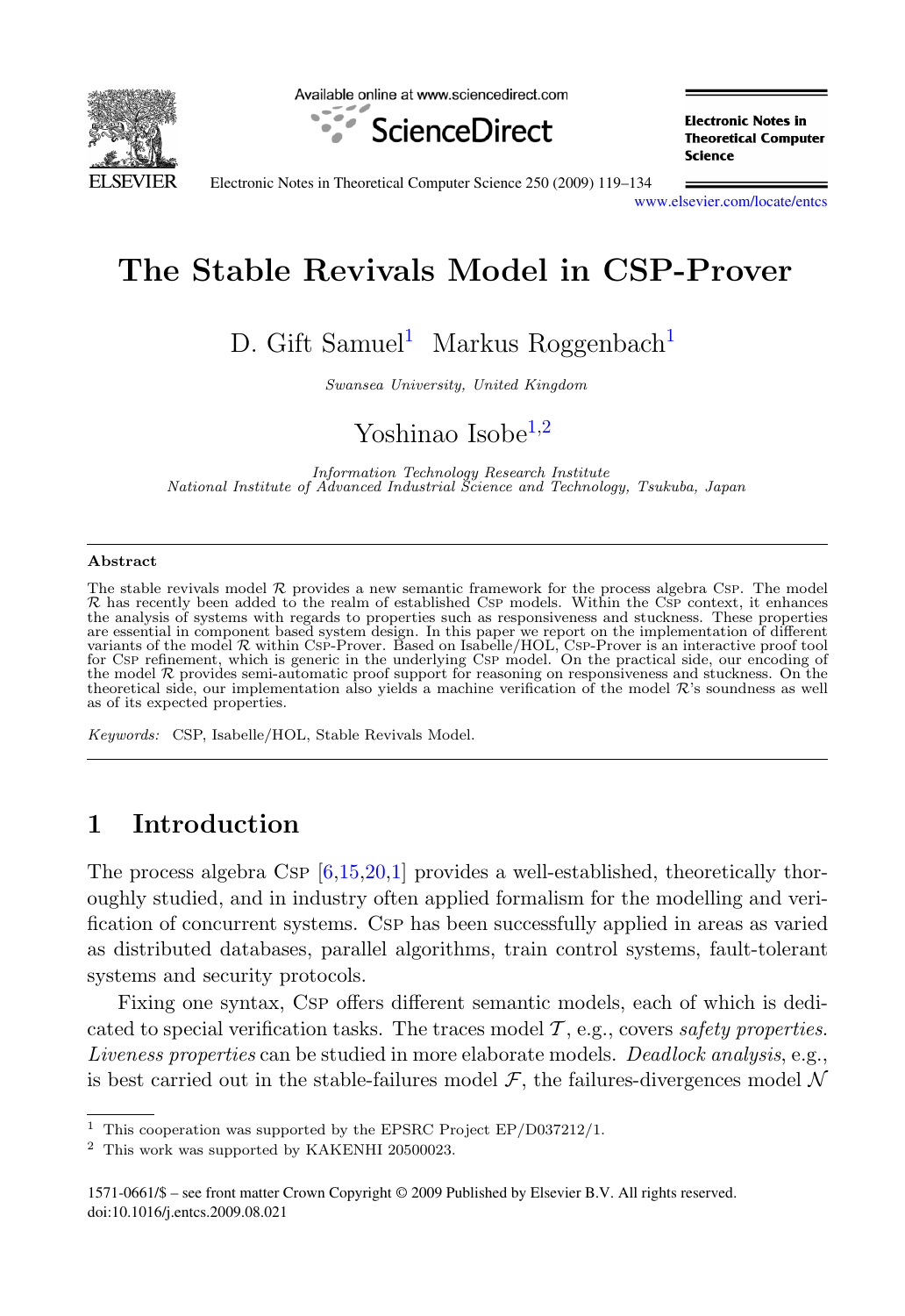allows for livelock analysis. The analysis of fairness properties requires models based on infinite traces, see  $[15,1]$  $[15,1]$  for further details.

Recently, the Csp realm of models has been extended by the newly designed stable-revivals model  $\mathcal{R}$  [\[17\]](#page-15-0). On the practical side, the model  $\mathcal{R}$  is appropriate to study responsiveness [\[18,19\]](#page-15-0), which is a property significant in the context of component-based system design. From a theoretical point of view, the model  $\mathcal R$ turns out to be fully abstract with respect to detecting when some system of processes can fail to make progress despite one or more of them having unfinished business with other(s). However, this comes at the price that certain algebraic properties fail to hold in the new model, among them the law  $\Box$ - $\Box$ -distributivity  $(P \sqcup Q) \sqcap R = (P \sqcap R) \sqcup (Q \sqcap R)$  is the most prominent example.

CSP-Prover  $[7,11,8,9,10]$  is an interactive theorem prover for CSP based on Isabelle/HOL [\[13\]](#page-15-0). With its theorem proving approach Csp-Prover complements the established model checker FDR [\[5\]](#page-14-0) as a proof tool for Csp. Csp-Prover is generic in the various CsP models. Currently, it fully supports the traces model  $\mathcal T$  and the stable-failures model F.

Csp-Prover provides a deep encoding of Csp, and, consequently, also allows for meta theorems on the semantics to be implemented. Mistakes found, e.g., in the typing of one semantical function of the predecessor of the model  $\mathcal{N}$  [\[23\]](#page-15-0), or in the algebraic laws for the model  $\mathcal{F}$  [\[8\]](#page-15-0) demonstrates that presentations of similar models and axiom schemes will only be 'complete' once they have been accompanied by mechanised theorem proving [\[16\]](#page-15-0).

In this paper, we report on the encoding the model  $\mathcal R$  in Csp-Prover. Overall, our implementation validates the design as given in  $[17]$ . However, we suggest to adapt two semantic clauses and make a proposal of how to extend the model  $\mathcal{R}$  – against the original intention to keep it as a model characterized by finite observations only – also to infinite alphabets.

In the remaining section, we briefly review related work. In [\[23\]](#page-15-0), Tej and Wolff presented a CPO based, shallow encoding of the failures divergence model  $\mathcal N$  in Isabelle/HOL [\[13\]](#page-15-0). Camilleri mechanised the traces model  $\mathcal{T}$  [\[2\]](#page-14-0) and later a variation of the failures-divergence model  $\mathcal{N}$  [\[3\]](#page-14-0) in HOL. Dutertre and Schneider [\[4\]](#page-14-0) formalised the traces model  $\mathcal T$  in PVS [\[14\]](#page-15-0) in order to reason about authentication protocols. Wei and Heather [\[24\]](#page-15-0) extended this formalisation in order to reason about the stable failures model of Csp in PVS. Recently, Kammueller [\[12\]](#page-15-0) formalised the Csp failures divergence model  $\mathcal N$  in Isabelle/HOL. To the best of our knowledge, however, this is the first paper reporting on theorem proving for the model  $\mathcal{R}$ .

This paper is organised as follows: Section 2 introduces Csp-Prover, its syntax, and the underlying theorem prover Isabelle/HOL. Section 3 describes our implementation: we discuss three variants of the model  $\mathcal R$  and study their properties w.r.t. completeness of the domains as well as type correctness and continuity of the operators. In Section 4, we report on our results concerning algebraic laws.

A status report on this project was published in [\[22\]](#page-15-0), [\[21\]](#page-15-0) includes the full technical details.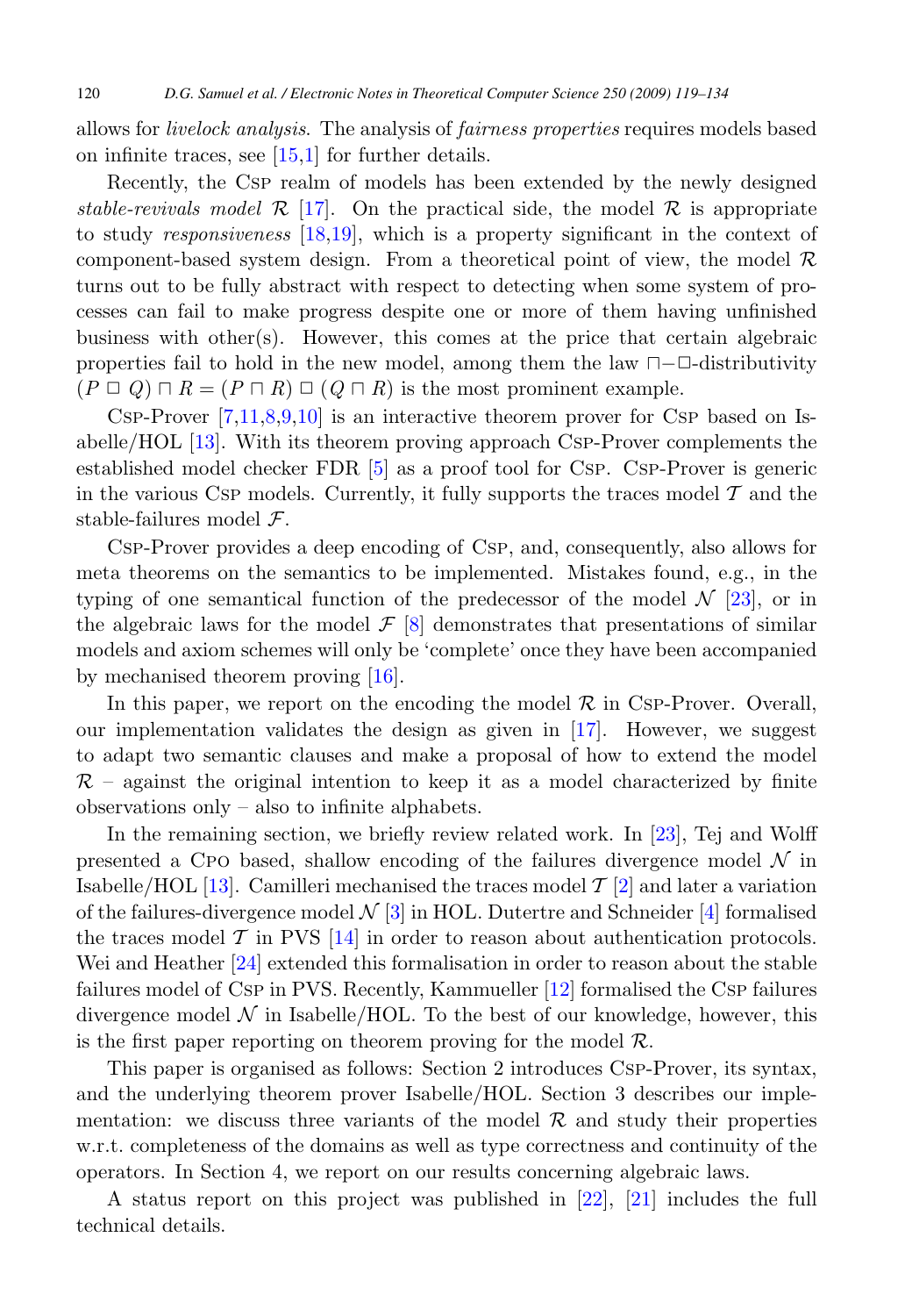

Fig. 1. Architecture of the model R in Csp-Prover

### **2 Background**

In this section, first we give an overview of Csp-Prover, then summarise the syntax of the input language of CSP-Prover,  $CSP_{\text{TP}}$ , and finally discuss how to work with the interactive theorem prover Isabelle/HOL.

#### 2.1 Csp-Prover

Csp-Prover [\[7,11,8,9,10\]](#page-15-0) is a proof tool for Csp based on the generic theorem prover Isabelle/HOL. Csp-Prover has a generic architecture, see Fig. 1. To this end, it includes a rich re-usable part, which is independent of the Csp model to be implemented. The re-usable part provides proof infrastructure such as standard operations and elementary theorems on traces and event sets; fixed point theories such as Tarski's fixed point theorem and the standard fixed point induction rule based on Complete Partial Orders (Cpo) and Banach's fixed point theorem and the metric fixed point induction rule based on Complete Metric Spaces (Cms); and the Csp syntax. This re-usable part can then be instantiated with a specific CsP model. The instantiation of Csp-Prover with a Csp model, say the model  $\mathcal{R}$ , requires the following steps, see Fig. 1:

- (i) to define the semantic domain (the box 'Domain for  $\mathcal{R}$ '),
- (ii) to prove that this domain is a Cpo (part of the dashed arrow from 'Domain for  $\mathcal{R}'$  to 'Theory on CPO'),
- (iii) to define the semantic functions (the box 'Semantics for  $\mathcal{R}$ '),
- (iv) to prove that these functions are type correct (the box 'Semantics for  $\mathcal{R}'$ ),
- (v) to prove that these functions are continuous (part of the dashed arrow from 'Domain for  $\mathcal{R}'$  to 'Theory on CPO'), and
- (vi) to provide proof infrastructure for the model, i.e., prove algebraic laws and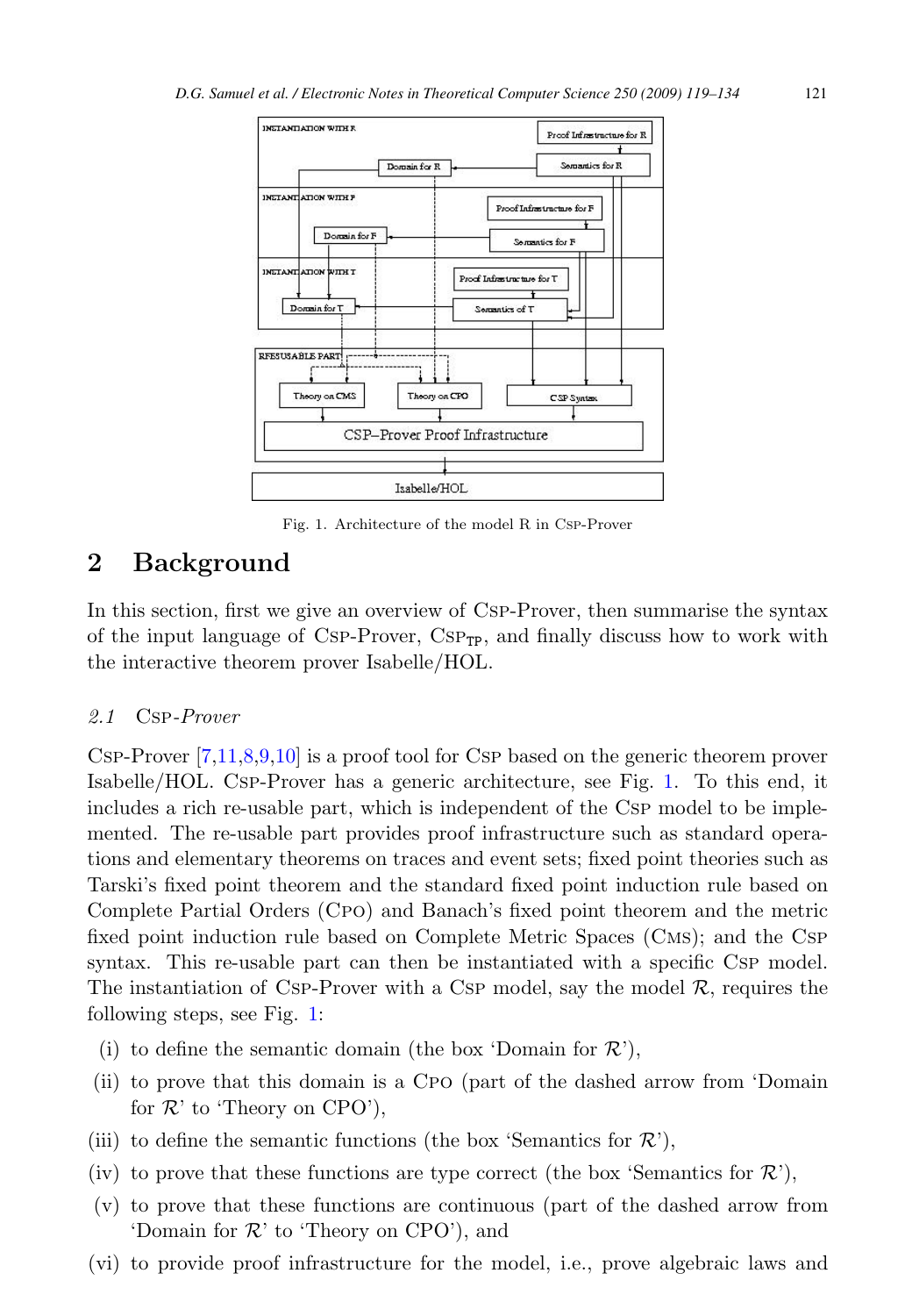<span id="page-3-0"></span>develop tactics specific to this model (the box 'Proof Infrastructure for  $\mathcal{R}'$ ).

#### 2.2 The input language of Csp-Prover

 $CSP-Prover$  offers a rich set of  $CSP$  operators, where the language  $CSP_{TP}$  serves as semantical core, i.e., semantic clauses are given only for operators in this language. As usual, operators such as synchronous parallel, interleaving, sending and receiving values over channels are implemented as syntactic sugar.

Relatively to an arbitrary alphabet of communications  $\Sigma$  and a set of processnames  $\Pi$ , the language  $CSP_{TP}$ , see Fig. 2, offers the usual set of CsP operators such as the basic processes  $Skip$ ,  $Stop$ , and  $Div$ , action prefix, the binary choice operators, the call to a named process  $N$  etc. CSP<sub>TP</sub> extends the set of standard operators by

- a replicated internal choice operator !!  $c : C \bullet P(c)$ . This operator provides a 'tamed' version of Csp's general internal choice  $\Box S$ , which makes an internal choice space of strategy and internal choice over an arbitrary set of processes  $S$ . CsP<sub>TP</sub> restricts this set S to be an indexed set of the form  $\{P(c) \mid c \in C\}$  where the index set C is either  $C \subseteq \mathbb{P}(\Sigma)$ or  $C \subseteq Nat$  (i.e.  $C \in Choice(\Sigma) = \mathbb{P}(\mathbb{P}(\Sigma)) \cup \mathbb{P}(Nat)$ ).
- a depth restriction operator  $P \downarrow n$ , where  $P \downarrow n$  behaves exactly like P until exactly *n* events have occurred.

These two extensions allow one to express recursive process definitions by process terms only. Based on this insight, [\[8\]](#page-15-0) presents a complete axiomatic semantics for CSP<sub>TP</sub> w.r.t. the stable failures model F. We use  $Proc_{(\Pi,\Sigma)}$  for representing the set of processes defined by Fig. 2.

| $P ::=$ Skip                  | %% successful terminating process |
|-------------------------------|-----------------------------------|
| <b>Stop</b>                   | %% deadlock process               |
| Div                           | %% divergence                     |
| $a \rightarrow P$             | $%$ action prefix                 |
| $ ?x:X\rightarrow P(x) $      | $%$ prefix choice                 |
| $P \square P$                 | $%$ % external choice             |
| $P \sqcap P$                  | %% internal choice                |
| $\mid$ !! $c: C \bullet P(c)$ | %% replicated internal choice     |
| if $b$ then $P$ else $P$      | $%$ conditional                   |
| $P \parallel X \parallel P$   | %% generalised parallel           |
| $P \setminus X$               | %% hiding                         |
| P[[r]]                        | %% relational renaming            |
| $P \, \frac{8}{9} P$          | %% sequential composition         |
| $P \perp n$                   | %% depth restriction              |
| $\$N$                         | %% process name                   |
|                               |                                   |

 $X \subseteq \Sigma$ ,  $C \in Choice(\Sigma)$ , b is a condition,  $r \subseteq (\Sigma \times \Sigma)$ ,  $n \in Nat$ , and  $N \in \Pi$ .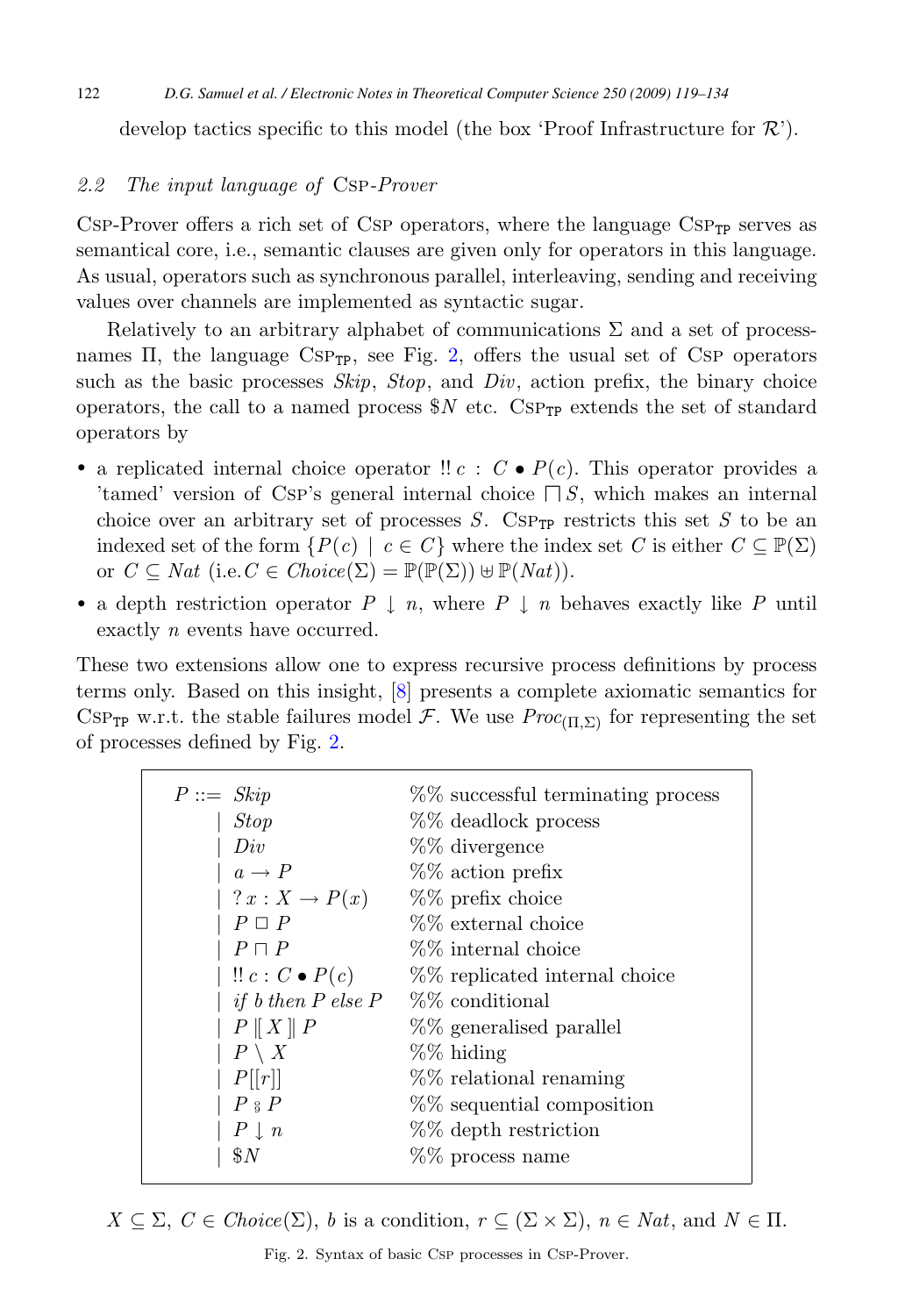<span id="page-4-0"></span>For the purpose of implementing the stable revivals model  $\mathcal{R}$ , we extend our core language CSP<sub>TP</sub> by the CSP interrupt operator  $P \triangle Q$  and the CSP timeout operator  $P \triangleright Q$  as both these operators play prominent roles within the model  $\mathcal{R}$ .

#### 2.3 Isabelle/HOL

Isabelle/HOL [\[13\]](#page-15-0) is a widely used, interactive theorem prover for Higher Order Logic. It provides a large range of built-in data types like bool, int, nat, etc. More complex types are provided via type constructors such as list, the type of lists, set, the type of sets, or pair, encoding the Cartesian product. This given type system can be extended in various ways, e.g., by a new datatype. Csp-Prover uses this construct, for example, in order to create the polymorphic type 'a event:

datatype 'a event =  $Ev$  'a | Tick

Here, 'a is a type variable. Assuming that 'a represents the alphabet of communications  $\Sigma$ , the new type 'a event represents its extension  $\Sigma^{\checkmark}$  by the termination signal  $\checkmark$ .

Type definitions are yet another technique to extend Isabelle/HOL's type system. They define a sub-type of an existing type. In Csp-Prover this is used, e.g., in order to define the traces over an alphabet:

**typedef** 'a trace =  $\sqrt[n]{1}$ ::('a event list). Tick ": set (butlast 1)}

The above code creates the type 'a trace as a subtype 'a event list: it includes all lists over events, where the event tick does not appear but in the last position – butlast l removes the last element from a list, the function set forms the set of all elements appearing in a list.

New function symbols are declared using the keyword consts. Their meaning can then be defined, e.g., using the keyword defs, which declares them to be a definitional extension of the existing theory. The command constdef combines these two mechanisms, which in Csp-Prover is, e.g., used in order to encode Csp healthiness conditions:

```
constdef
HC T1 :: "'a trace set => bool"
HCLT1\_def : "HCLT1 T == (T "= {}) & prefix_closed T)"
```
The above code declares a check function HC T1 for the traces condition **T1**. The function HC T1 returns 'true' if its parameter T is non-empty and prefix closed.

Primitive recursion is another mechanism to define the meaning of a function in Isabelle/HOL. This mechanism requires the domain of the function to be defined with the Isabelle/HOL datatype construct. Given Csp-Prover's type for processes:

```
datatype<br>
('p,'a) proc<br>
= STOP | SKIP | DIV | ...
```
which takes a type 'p for process names and a type 'a for the alphabet of communications as its parameters, the semantic functions of the traces model  $\mathcal T$  are defined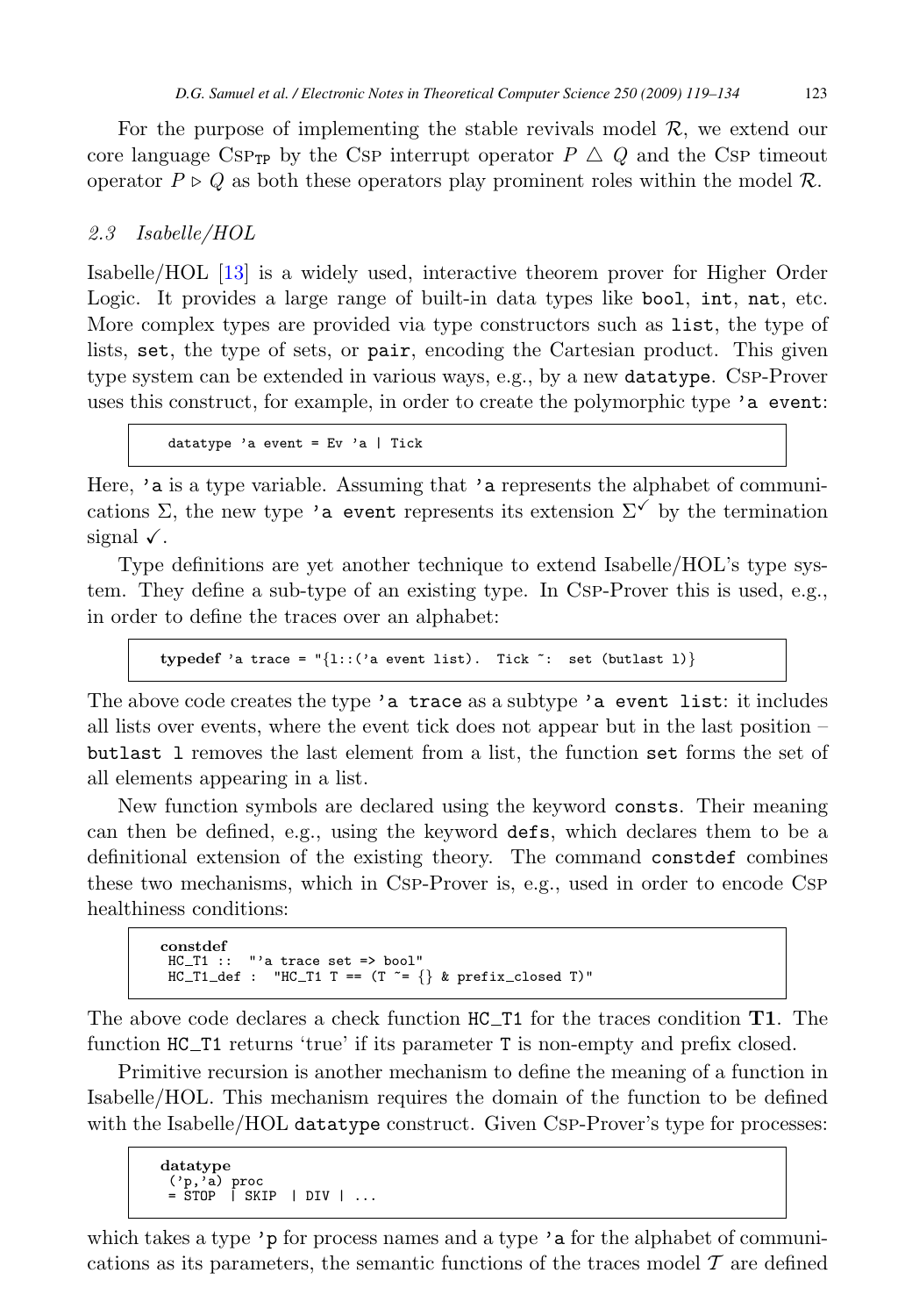<span id="page-5-0"></span>inductively over the process syntax:

```
const
 traces :: "('p,'a) proc \Rightarrow ('p \Rightarrow 'a domT) \Rightarrow 'a domT"primrec
 "traces(STOP) = (\frac{M}{N}. {<>}t)"
 "traces(SKIP) = (\mathcal{M}, \{\langle \rangle, \langle \text{Tick} \rangle\} t)" ...
```
Here, the first parameter of the function traces is the basic Csp process formed along the extended grammar given in Fig. [2,](#page-3-0) the second parameter gives the interpretation of the process names. In the semantic clauses, this second parameter appears as the lambda abstraction %M. Note that both clauses presented above are independent of the process interpretation. The function  $\{\_\}\$ t maps the given sets into the traces domain.

Types, their operations, and theorems can be grouped into axiomatic type classes. Csp-Prover uses this abstraction mechanism e.g. in order to collect the standard results on complete partial orders. Instantiation makes these results then available for a specific settings:

```
instance domT :: (type) cpo
 apply (intro_classes)<br>apply (simp add: hasLUB_def)
 apply (rule tac x="UnionT X" in exI)
 apply (simp add: directed_def UnionT_isLUB)
 done
```
In the code above, Csp-Prover's type class cpo is instantiated with the domain domT for the Csp traces model. This instantiation generates proof obligations, which essentially are discharged by referring to the theorem UnionT\_isLUB which states that the set theoretic union provides the least upper bound in the traces domain.

### **3 Implementation**

The model  $\mathcal R$  appeared first in [\[19\]](#page-15-0). The main source for our paper is [\[17\]](#page-15-0), which is the revision of a 2005 draft. In this section, we give variations of the stable revivals model, encode them in Csp-Prover, and discuss type correctness and continuity of semantic operators.

### 3.1 The domain of the model

Given a set  $\Sigma$  of communications, the stable revivals model denotes a Csp process P by a triple  $(T, D, R)$ , where

- $T \subseteq \Sigma^{* \checkmark}$  consists of all P's finite traces.
- $D \subseteq \Sigma^*$  consists of all traces after which P can possibly deadlock. Since a successfully terminated trace (a trace ending with  $\checkmark$ ) can not lead to a deadlock,  $\checkmark$  does not appear in the deadlock traces.
- $R \subseteq \Sigma^* \times \mathcal{P}(\Sigma) \times \Sigma$  consists of all revivals of P. A revival is a triple in which the first element is a trace of the process  $P$ , the second element is the refusal set in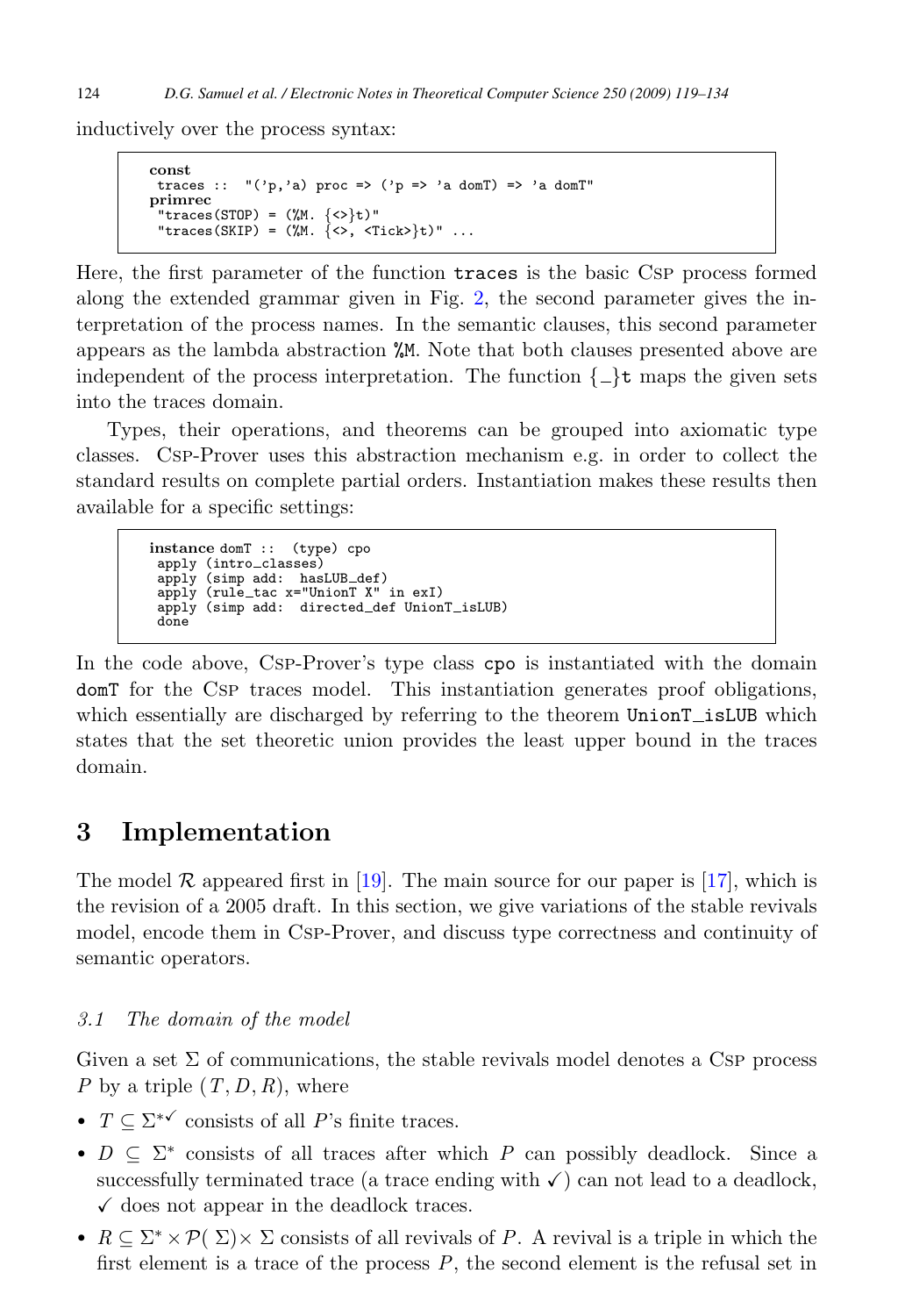a stable state after the given trace and the third element is a non-tick event that the process  $P$  can accept in the stable state after the trace. The third element is called "reviving event". In a stable state of revival, the process does not engage in  $\checkmark$  or any internal events. A revival  $(s, X, a)$  states that process P can perform trace s, stably refuse  $X$ , and accept the event  $a$ .

As usual in Csp, not all such triples are included in the semantical domain of the model. Only a 'healthy' subset is selected. Given a triple  $(T, D, R)$  over an alphabet  $\Sigma$ , [\[17\]](#page-15-0) lists the following healthiness conditions:

- **T1** T is nonempty and prefix-closed.
- **D1**  $D \subseteq T$ .
- **R1**  $(s, X, a) \in R \Rightarrow s^{\frown} \langle a \rangle \in T$ , i.e. every trace implied by a revival is required to be in T.
- **R2**  $(s, X, a) \in R \wedge Y \subseteq X \Rightarrow (s, Y, a) \in R$ , i.e. if there is a revival that can stably refuse  $X$ , then all subsets  $Y$  of  $X$  can also be refused.
- **R3**  $(s, X, a) \in R \land b \in \Sigma \Rightarrow ((s, X, b) \in R \lor (s, X \cup \{b\}, a) \in R)$ , i.e. if a state has a revival, then every event b of the alphabet must appear in the refusal set of a revival or must be an accepted event.
- **RRS**  $(s, X, a) \in R \Rightarrow a \notin X$ , i.e. the accepted event a is not allowed to appear in the refusal set  $X$ .

We also consider the condition:

**R3**'  $((s, X, a) \in R \land Y \subseteq \Sigma \land \forall b \in Y : (s, X, b) \notin R) \Rightarrow (s, X \cup Y, a) \in R$ , i.e. any set of events that is not accepted when X is refused must also be refused. This condition results from our attempts to come up with a type correct model over arbitrary alphabets.

Varying the included healthiness conditions, we define three different domains  $dom R_{\Sigma}^{fin}$ ,  $dom R_{\Sigma}^{arb}$ , and  $dom R_{\Sigma}^{m}$  as subsets of

$$
\Sigma^{*\checkmark} \times \Sigma^* \times (\Sigma^* \times \mathcal{P}(\Sigma) \times \Sigma)
$$

The triples  $(T, D, R)$  of

- $dom R_{\Sigma}^{fin}$  satisfy the healthiness conditions **T1, D1, R1, R2, R3** and **RRS**. Furthermore,  $\Sigma$  is required to be finite. This is the definition of the domain as given in [\[17\]](#page-15-0).
- $dom R_{\Sigma}^{arb}$  satisfy the healthiness conditions **T1, D1, R1, R2, R3** and **RRS**.  $\Sigma$ , however can be an arbitrary set.
- $dom R_{\Sigma}^{m}$  satisfy the healthiness conditions **T1, D1, R1, R2, R3'** and **RRS**. We call  $dom R_{\Sigma}^{m}$  the modified domain.

In general, these domains relate as follows:

$$
dom R_{\Sigma}^{arb} \supset dom R_{\Sigma}^{m}.
$$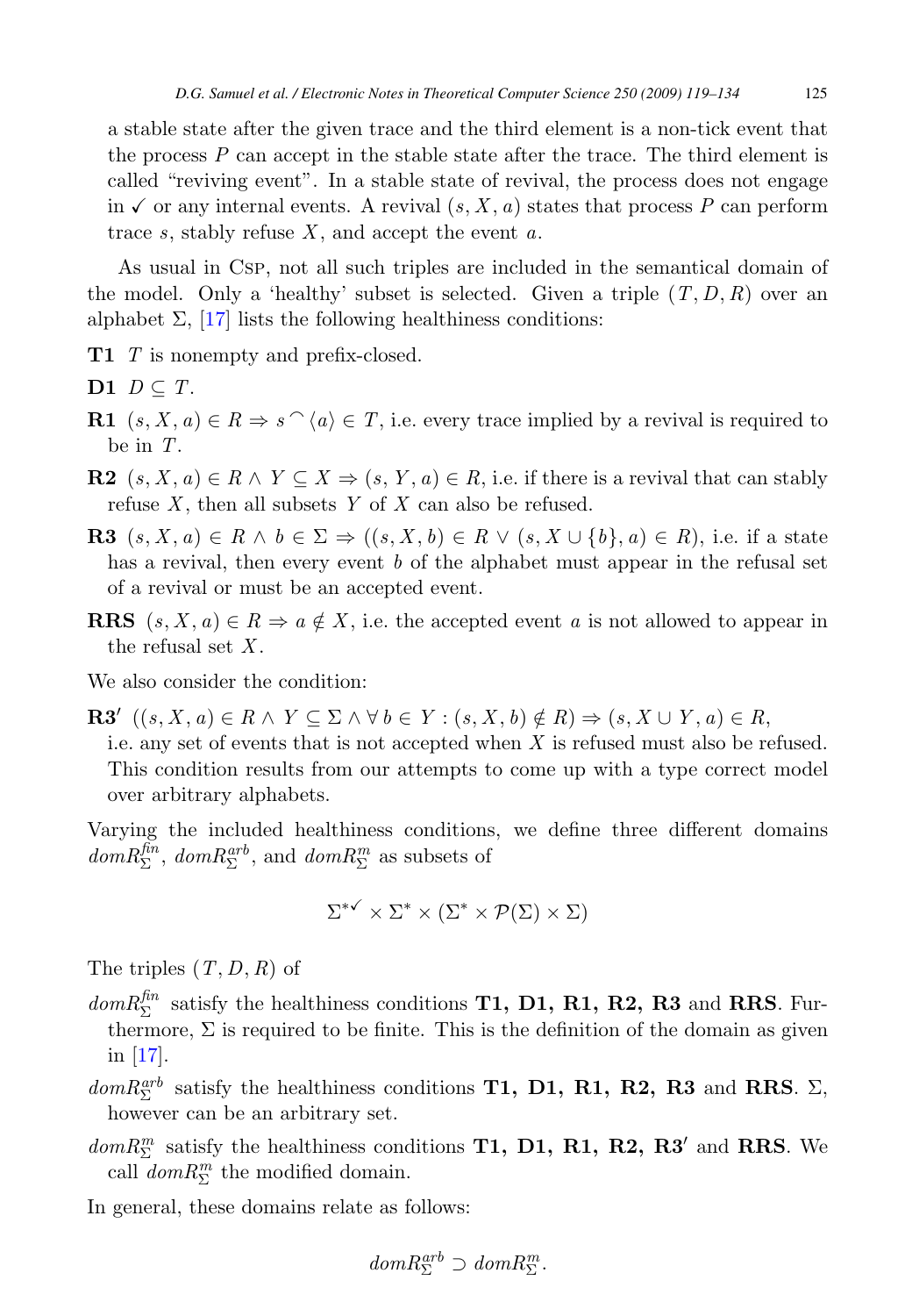<span id="page-7-0"></span>As **R3'** implies **R3**,  $dom R_{\Sigma}^{m}$  is a subset of  $dom R_{\Sigma}^{arb}$ . There exists alphabets, for which this set inclusions is proper. Let, e.g.,  $\Sigma = Nat \cup \{a, b\}$ . Then

$$
D_{ex} = (D_T, D_D, D_R) = (\{\langle \rangle, \langle a \rangle, \langle b \rangle\}, \{\}, \{\langle \langle \rangle, X, a), (\langle \rangle, X, b) \mid X \subseteq_{fin} Nat \})
$$

is an element of  $dom R_{\Sigma}^{arb}$  but not of  $dom R_{\Sigma}^m$ . Clearly, **R3** holds for  $a, b \in \Sigma$ . Let  $n \in$ Nat. Then  $(\langle \rangle, \{n\}, a) \in R_D$ , as  $\{n\}$  is a finite set. Concerning **R3'**, instantiate in its premise  $(s, X, a) = (\langle \rangle, \emptyset, a) \in D_R$  and  $Y = Nat$ . Then  $\forall n \in Nat : (\langle \rangle, X, n) \notin D_R$ . However,  $(\langle \rangle, \emptyset \cup Nat, a) \notin D_R$ . Thus,  $D_{ex} \notin dom R_{\Sigma}^m$ .

We strengthen condition **R3** to **R3** in order to obtain a type-correct semantics for the renaming operator over arbitrary alphabets. Presumably, including **R3** also leads to a *surjective* semantic mapping from the set of processes  $Proc_{(\Pi,\Sigma)}$  to the domain  $dom R_{\Sigma}^{m}$ , i.e. the model  $\mathcal{R}$  with *infinite* alphabet  $\Sigma$  is expressive. [\[17\]](#page-15-0) shows in Theorem 5.3 that there is a process for each member of  $dom R_{\Sigma}^{fin}$  with finite alphabet. However, if infinite alphabets are allowed,  $dom R^{arb}_{\Sigma}$  includes meaningless members to which no process is mapped, where the above example  $D_{ex} = (D_T, D_D, D_R)$  is such a member of  $dom R_{\Sigma}^{arb}$ .

In accordance to [\[17\]](#page-15-0), in all three domains we take componentwise subset inclusion as the ordering relation.

#### 3.2 Encoding the domains of the model R

In this subsection, we prove that all three domains presented above are pointed Cpos. To this end, we prove that the individual components of the models are pointed Cpos. Technically, this is achieved by proving the models to be instances of axiomatic classes defined in Csp-Prover. We demonstrate our technique on selected examples.

First, we create a new type to represent the domain of the model. The domain of the model R is encoded using the domain of the model T. We create types to represent the deadlock and revivals component of the model separately. The command types creates a type synonym called 'a revival to store a trace, a set of events and an event. The type of the revivals component is created by the following command in Isabelle/HOL:

```
types 'a revival = "('a trace * 'a event set * 'a event) "
typedef 'a setR = \sqrt[n]{\frac{X}{X}} ::('a revivals set).
                       HC_RT(R) & HC_RF(R) & HC_R2(R) & HC_R3(R) }"
```
The power-set of the domain of the revivals component without healthiness conditions is represented as the type 'a revivals set. We restrict the type 'a revivals set with healthiness conditions relevant for the revivals component only. HC R2(R) and HC R3(R) encode healthiness conditions **R2** and **R3**, respectively, introduced in Section [3.1,](#page-5-0) and  $HC_RT(R)$  and  $HC_RF(R)$  require that the s and X of a revival  $(s, X, a)$  do not contain  $\checkmark$  and that a is different from  $\checkmark$ .

In order to turn setR into a partially ordered set, we declare the type setR to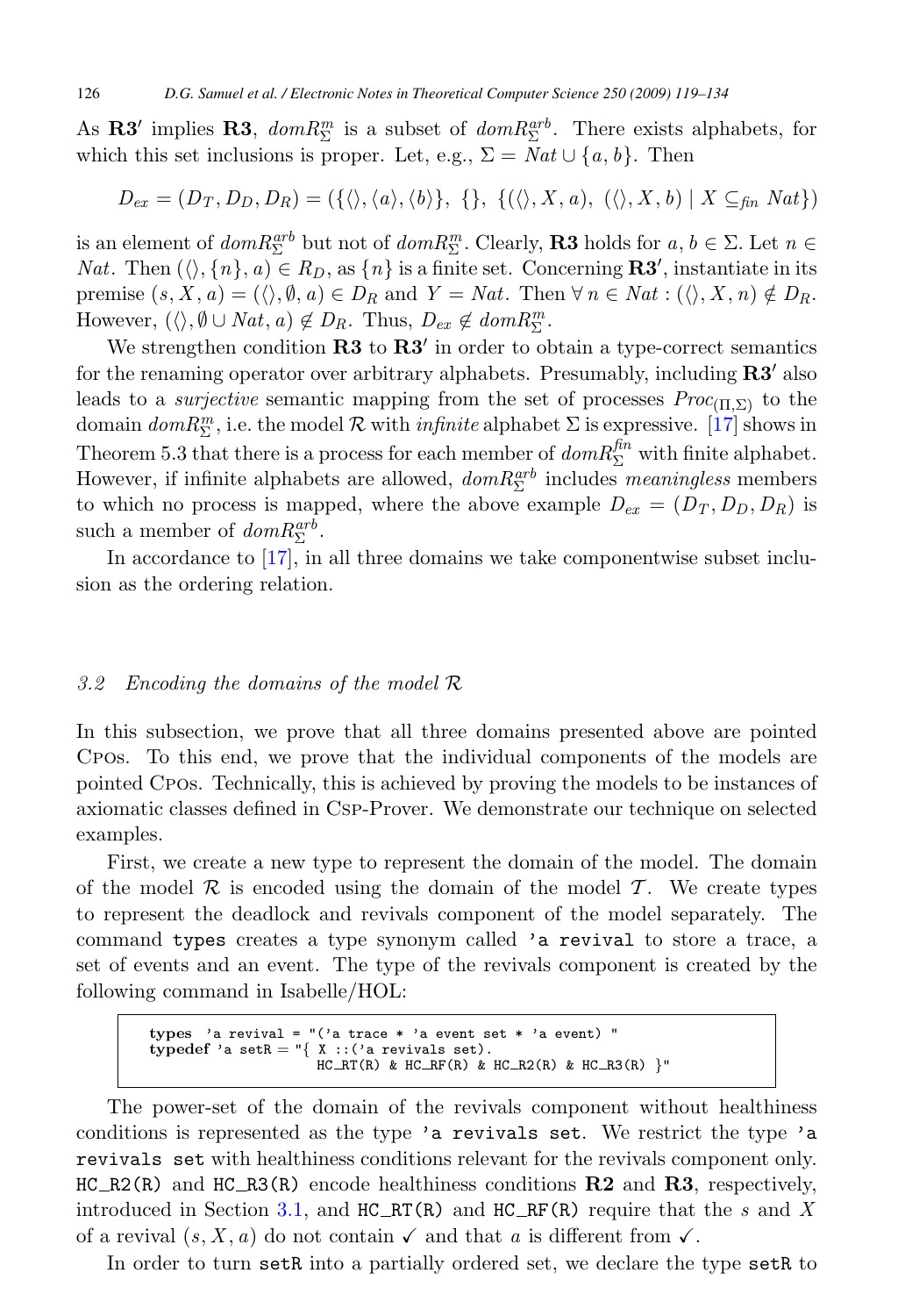be an instance of the axiomatic type classes ord and order:

```
instance setR :: (type) ord
 by (intro_classes)
 defs (overloaded)
 subsetR_def : "F <= E == Rep_setR (F) <= Rep_setR (E)"<br>psubsetR_def : "F < E == Rep_setR (F) < Rep_setR (E)"
 instance setR :: (type) order
```
We prove that setR is closed under union as stated in the following lemma:

lemma setR\_Union\_in\_setR: "(Union (Rep\_setR ' Fs)) : setR"

This lemma is then used in proving setR to be a CPO.

Similarly we can create a type 'a setD to represent the deadlock component, and prove that it is a pointed Cpo.

In the next step, we implement the domain Domain R based on the theories Domain T, set R, and set D for the individual components of the model  $\mathcal{R}$ . The type of domain of the model  $\mathcal{R}$ , 'a domR, is created using the type of the traces, deadlocks and revivals component. The remaining healthiness conditions, which connect the different components, are encoded in the type definition of the domain:

**types** 'a domTsetDsetR = "('a domT \* 'a setD \* 'a setR)"  $typedef$  'a domR = "{ X ::('a domTsetDsetR). HC\_D1(X) & HC\_R1(X) }"

Here,  $HC\_D1(R)$  and  $HC\_R1(R)$  represent the healthiness conditions  $D1$  and  $R1$ , respectively. Using a lemma from the reusable part of Csp-Prover, we can lift the property 'pointed cpo' from the components domT, setD, and setR to their product domTsetDsetR. Next, we show that least upper bounds preserve the healthiness conditions **D1** and **R1**. Finally, we prove that the product space of domR is also a pointed Cpo, again with a lemma given in the reusable part of Csp-Prover.

Using this approach, we have verified in Isabelle/HOL that the domains  $dom R_{\Sigma}^{arb}$ and  $dom R_{\Sigma}^{m}$  form pointed cpos. As the type  $dom R_{\Sigma}^{arb}$  is a super type of  $dom R_{\Sigma}^{fin}$ , on the meta level we can conclude that also  $dom R_{\Sigma}^{\text{fin}}$  is a pointed cpo.

#### 3.3 Semantic clauses

In this section we define two sets of semantic clauses for the stable revivals model: the set  $Sem^{orig}$  follows [\[17\]](#page-15-0); relatively to this, the set Sem changes two deadlockclauses in order to obtain Csp standard laws – see Section [4](#page-13-0) for the details.

Process denotations in the stable revivals model are given with the help of three component functions, namely traces, deadlocks, and revivals. As discussed in Section [2.3,](#page-4-0) Csp-Prover defines the semantics of the Csp operators relatively to an interpretation M of the process names. The semantic clauses  $Sem^{orig}$  are literally taken from [\[17\]](#page-15-0), however extended to our input language as follows:

• For the replicated internal choice we adapt the clauses given for general internal choice  $3$  :

<sup>&</sup>lt;sup>3</sup> [\[17\]](#page-15-0) only defines the revivals component of the general internal choice operator. In the traces component, for simplicity we follow the – admittedly questionable – Csp-Prover tradition to add the set  $\{\langle\rangle\}$  which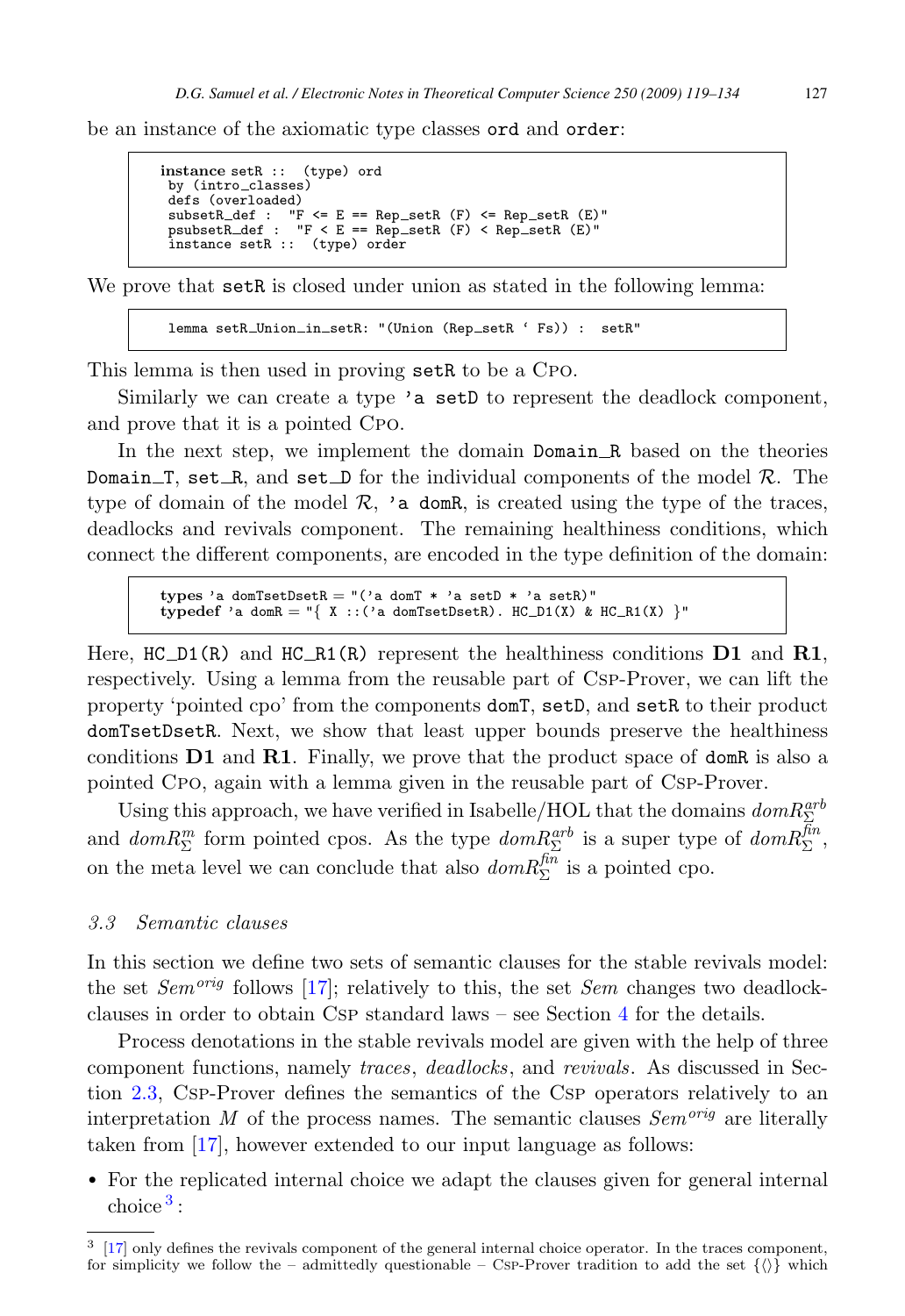$traces_M(!! c : C \bullet P(c)) = \bigcup \{traces_M(P(c)) \mid c \in C\} \cup \{\langle\rangle\}$  $deadlocks_M (!: c: C \bullet P(c)) = \bigcup \{deadlocks_M(P(c)) \mid c \in C\}$ revivals<sub>M</sub> (!!  $c: C \bullet P(c)$ ) =  $\bigcup \{revivals_M(P(c)) \mid c \in C\}$ 

• For the depth restriction operator we define  $\frac{4}{3}$ :

 $traces_M(P \mid n) = \{s \in traces_M(P) \mid \sharp s \leq n\}$  $deadlocks_M (P \mid n) = \{s \in deadlocks_M (P) \mid \sharp s < n\}$  $revivals_M (P \perp n) = \{(s, X, a) \in revivals_M (P) \mid \sharp s < n\}$ 

The set *Sem* makes the following changes in the semantic clauses:

• For the prefix choice operator, the original deadlock component is:  $deadlocks^{orig}_M(? x : A \rightarrow P(x)) = \{ \langle x \rangle \cap t' \mid t' \in deadlocks^{orig}_M(P(x)), x \in A \}$ Here we add the empty trace for the case that the choice set  $A$  is empty  $5$ :  $deadlocks_M(? x : A \rightarrow P(x)) = \{ \langle x \rangle \cap t' \mid t' \in deadlocks_M(P(x)), x \in A \}$  $\cup \{\langle\rangle \mid A = \{\}\}\$ 

I.e. prefix choice over the empty trace yields an immediate deadlock, for example,

$$
deadlocks_M^{orig}(? x : \emptyset \to Skip) = \emptyset,
$$
  

$$
deadlocks_M(? x : \emptyset \to Skip) = \{\langle \rangle\}
$$

• For relational renaming, the original deadlock component is:  $deadlock_M^{orig}(P[[R]]) = \{ s' \mid \exists s \, . \, sR^*s' \land s \in deadlocks_M^{orig}(P) \}$ Here we take instead all those traces  $s'$ , whose origin s has a failure that leads to a deadlock after renaming:  $deadlock_M(P[[R]]) = \{ s' \mid \exists s \, sR^*s' \land (s, R^{-1}(\Sigma^{\checkmark})) \in failures_M(P) \}$ 

[\[17\]](#page-15-0) defines this function  $failures_M(P)$  with help of  $traces_M(P)$ ,  $failures_M(P)$ , and revivals $_M(P)$  as follows:

$$
failures_M(P) = \{(s, X) \mid X \subseteq \Sigma^{\checkmark}} \land s \in deadlocks_M(P)\}\n\cup \{(s, X), (s, X \cup \{\checkmark\}) \mid (s, X, a) \in revivals_M(P)\}\n\cup \{(s, X) \mid s \cap \langle \checkmark \rangle \in traces_M(P) \land X \subseteq \Sigma\}\n\cup \{(s \cap \langle \checkmark \rangle, X) \mid s \cap \langle \checkmark \rangle \in traces_M(P) \land X \subseteq \Sigma^{\checkmark}\}
$$

The modified clause  $deadlock_M(P[[R]])$  has the effect that the renaming relation can lead to deadlock traces, namely in the case that the domain of renaming relations is a proper subset of the alphabet  $6$ . Take for example the alphabet  $\Sigma = \{a\}$  with the empty renaming relation  $\emptyset$ . The process  $a \rightarrow Skip$  does not lead to any deadlock, consequently, after renaming the original deadlock clause does not yield a trace leading to a deadlock:

$$
deadlocks^{orig}_M((a \to Skip)[[\emptyset]]) = \{s' \mid \exists s. s\emptyset^* s' \land s \in \emptyset\} = \emptyset
$$

In our example,  $R^{-1}(\Sigma) = \emptyset^{-1}(\{a, \mathcal{p}\}) = \{\mathcal{p}\}\$ . Consequently, our modified

extends the operator also to the empty choice set. Our definition of the deadlock component to be the union of all individual deadlock components follows the line of thought in the clause for binary internal choice, which

<sup>5</sup> This change has been approved by B. Roscoe.

 $6$  Some authors assume for Csp the static condition that the domain of a renaming relation R has to cover the full process alphabet of  $P$  – we give here a semantics that does not rely on this condition.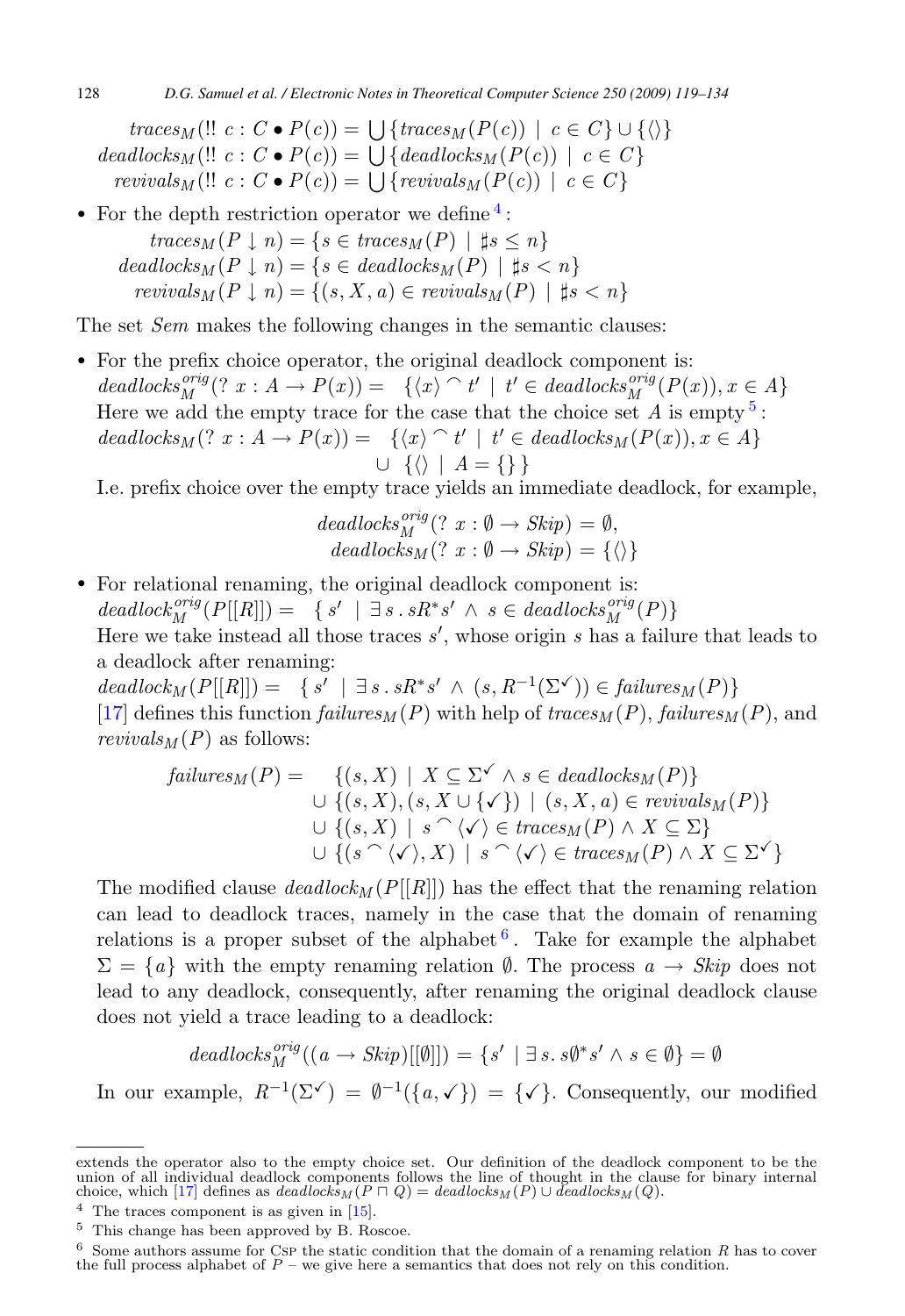clause yields the result:

deadlocks<sub>M</sub>  $((a \rightarrow Skip)[[\emptyset]]) = \{s' \mid \exists s. s\emptyset^* s' \land (s, \{\checkmark\}) \in \{(\langle \rangle, \{\checkmark\}), \ldots\} \} = \{\langle \rangle\}$ 

With these sets of semantic clauses and given an interpretation of process names M, the meaning of each process  $P \in \text{Proc}_{(\Pi,\Sigma)}$  is defined by

$$
[\![P]\!]_{\mathcal{R}(M)} = (trace_M(P), deadlock_M(P),revivals_M(P)).
$$

#### 3.4 Implementation of the semantic clauses and proof of type correctness

The Isabelle/HOL encoding of the semantic clauses appears to be straight forward. One would like to define the component functions traces, deadlocks, and revivals separately, where the traces component shall be inherited from the implementation of the traces model  $\mathcal T$  in Csp-Prover. However, this is not possible, as the semantic clause of the generalized parallel operator makes the deadlock clauses and the revivals clause mutually dependent.

Thus, we define in a first phase deadlocks and revivals simultaneously as one function:

DeadlockRevivals ::  $"('p,'a) proc => ('p =&>'a domR) =&>' ('a setD * 'a setR)"$ 

From this function we separate in a second phase the individual definition of the revivals and deadlocks:

```
consts
  deadlocks :: "('p,'a) proc => ('p => 'a domR) => 'a setD"
revivals :: "('p,'a) proc => ('p => 'a domR) => 'a setR"
defs
  deadlocks def: "deadlocks (P) M == ( (fst ( (DeadlockRevivals(P) M ))))"
revivals def: "revivals (P) M == ( (snd ( (DeadlockRevivals(P) M ))))"
```
and establish the original semantic clauses as lemmas. Overall, this approach makes proofs easier and keeps the encoding readable.

Given an interpretation  $M$  of the process names, the range of the semantic function  $\llbracket \cdot \rrbracket_{\mathcal{R}(M)}$  given in the previous section is clearly a subset of  $\Sigma^{*\checkmark} \times \Sigma^* \times$  $(\Sigma^* \times \mathcal{P}(\Sigma) \times \Sigma)$ . It is, however, unclear, whether the semantic clauses are type correct, i.e., whether they produce healthy elements only provided their arguments are healthy. The modified domain presented in Section [3.1](#page-5-0) is motivated by the fact that renaming fails to be type correct in the case of an infinite alphabet.

We proved the type correctness of renaming provided that the renaming relation R is finite over the domains  $dom R_{\Sigma}^{arb}$  in both version of semantic clauses. However, type correctness fails over the domains  $dom R_{\Sigma}^{arb}$  when the relation R is allowed to be infinite. The cause for this problem lies in the revival component, which is determined as follows:

$$
revivals_M(P[[R]]) = \{ (s', X, a') \mid \exists s, a \, . \, sR^*s' \land a R \, a' \land (s, R^{-1}(X), a) \in revivals_M(P) \}
$$

Let now  $\Sigma = Nat \cup \{a, b\}$ , let N be a process name, let  $M(N) = D_{ex}$  denote the element  $D_{ex}$  from Section [3.1,](#page-5-0) let  $Rel \subseteq \Sigma \times \Sigma$  be the renaming relation with  $Rel =$  $\{(a, a)\}\cup\{(n, b) \mid n \in Nat\},\$ i.e., a is renamed into a, all natural numbers n are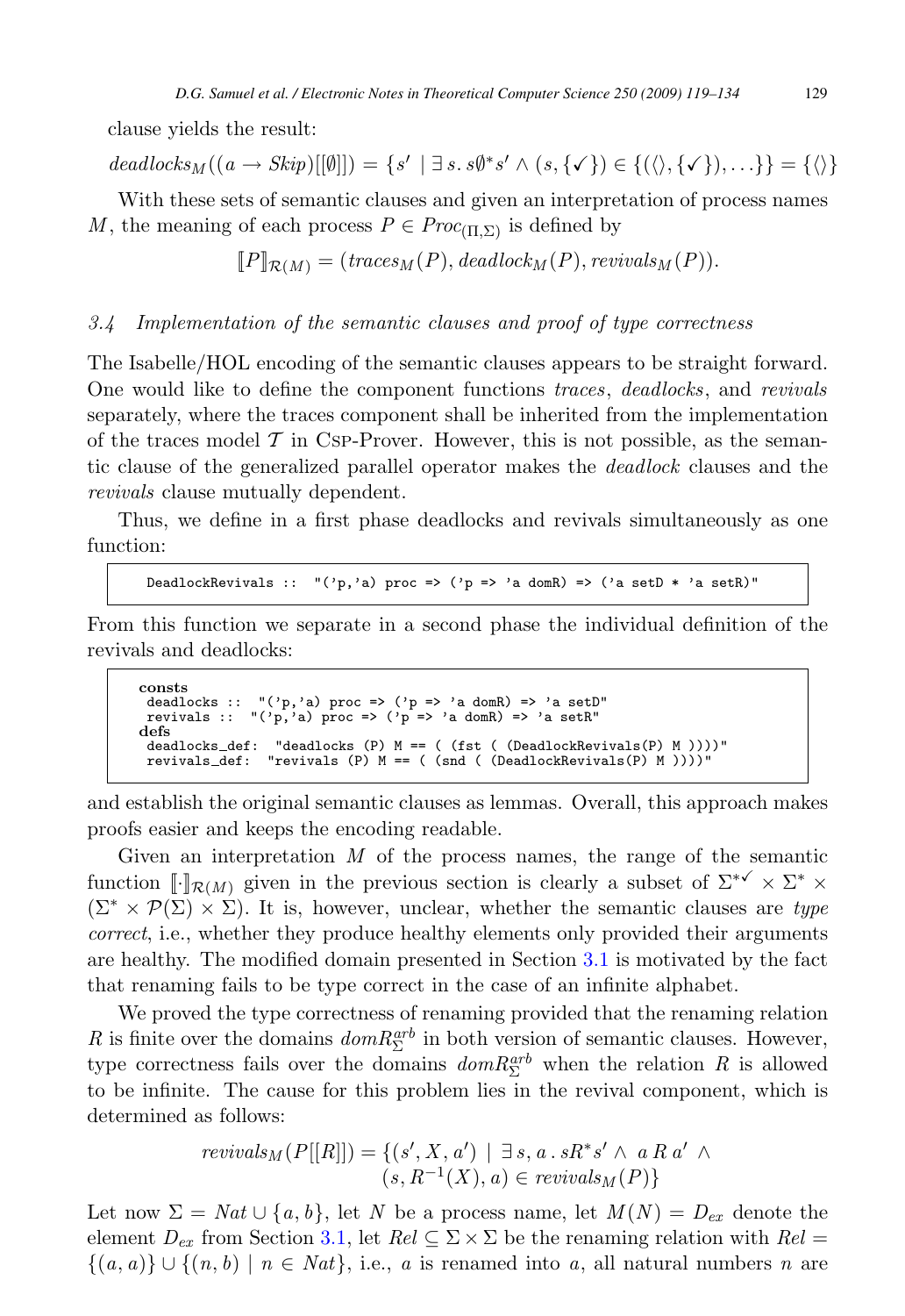renamed into b, and b is not in the domain of Rel. Then  $D' = revivals(\$N[[Rel]]) =$  $\{(\langle \rangle, \emptyset, a)\}.$  Healthiness condition **R3** does not hold for  $D'$ : as  $(\langle \rangle, \emptyset, a) \in D'$  and  $b \in \Sigma$  we need to have  $(\langle \rangle, \emptyset, b) \in D'$  or  $(\langle \rangle, \{b\}, a) \in D'$ , which both is not the case. Condition  $\mathbb{R}3'$  eliminates elements like  $D_{ex}$  from the domain. Using Isabelle/HOL, we could established: over the domain  $dom R_{\Sigma}^{m}$  renaming is type correct.

Summarising we can state: using Isabelle/HOL we have established that, provided renaming is finite, the two sets of semantical clauses  $Sem^{orig}$  and  $Sem$  are type correct over  $dom R_{\Sigma}^{arb}$ . On the meta level we can conclude from this that they are also type correct over  $dom R_{\Sigma}^{fin}$ . We have also proven using Isabelle/HOL that over  $dom R_{\Sigma}^{m}$  both sets of clauses  $Sem^{orig}$  and  $Sem$  are type correct without any restrictions.

#### 3.5 Recursive Processes and continuity

CSP<sub>TP</sub> provides a special function PNfun<sub>II</sub> :  $\Pi \rightarrow Proc_{(II,\Sigma)}$ , which is called a process-name function, in order to describe recursive equations:

$$
\begin{array}{lll} \text{PNfun}_{\Pi} & A & = & a \rightarrow \$ B \\ \text{PNfun}_{\Pi} & B & = & (b \rightarrow \$ A) \; \Box \; (c \rightarrow \mathit{Skip}) \end{array}
$$

Here, the set of Π can be infinite, i.e., also infinite state processes can be expressed.

The interpretation M has to satisfy the equation <sup>7</sup>: for all  $N \in \Pi$ ,

$$
[\![\$N]\!]_{\mathcal{R}(M)}=[\![\mathtt{PNfun}_\Pi(N)]\!]_{\mathcal{R}(M)}
$$

Since  $[\S\mathcal{N}]_{\mathcal{R}(M)} = M(N)$ , this can be rewritten to the following form:

$$
M = \llbracket \text{PNfun}_{\Pi} \rrbracket_{\mathcal{R}}^{fun}(M)
$$

where  $[\![\text{PNfun}_{\Pi}]\!]_{\mathcal{R}}^{fun}(M) = (\lambda N, [\![\text{PNfun}_{\Pi}(N)]\!]_{\mathcal{R}(M)})$ . Consequently, M is a fixed point of the function  $[\![\text{PNfun}_{\Pi}]\!]_{\mathcal{R}}^{fun}$ .

We have encoded the cpo approach for the stable revivals model  $\mathcal{R}$ , where the ideal interpretation, written  $MR_{\Pi}$ , is given as follows:

$$
MR_{\Pi} = LFP([\text{PNfun}_{\Pi}]\text{f}_{\mathcal{R}}^{fun})
$$

where LFP represents the least fixed point. Finally, the semantics  $||P||_{\mathcal{R}}$  of each process P is defined as follows:  $||P||_{\mathcal{R}} = ||P||_{\mathcal{R}(MR_{\Pi})}$ . Consequently,

$$
[\![\$N]\!]_{\mathcal{R}}=[\![\$N]\!]_{\mathcal{R}(\mathtt{MR}_{\Pi})}=[\![\mathtt{PNfun}_{\Pi}(N)]\!]_{\mathcal{R}(\mathtt{MR}_{\Pi})}=[\![\mathtt{PNfun}_{\Pi}(N)]\!]_{\mathcal{R}}.
$$

In the rest of this section, we prove that the least fixed point of  $[\text{PNTun}_{\Pi}]_{\mathcal{R}}^{fun}$ always exists for any process-name function  $\text{PNTun}_{\Pi}$  using Tarski's fixed point theorem. In order to apply the Tarski's theorem, we have to prove that the product space of domain  $\Pi \to dom R_{\Sigma}^{m}$  is Cpo and the function  $[\![\text{PNTun}_{\Pi}]\!]_{\mathcal{R}}^{fun}$  is continuous. We have already discussed the Cpo property in Section [3.2.](#page-7-0) Thus, we explain the continuity here.

<sup>7</sup> The semantics of P with the interpretation  $M : \Pi \to dom R_{\Sigma}^{m}$  is defined by

 $[P]_{\mathcal{R}(M)} = (traces_{(fst(M))}(P), deadlock_M(P),revivals_M(P)).$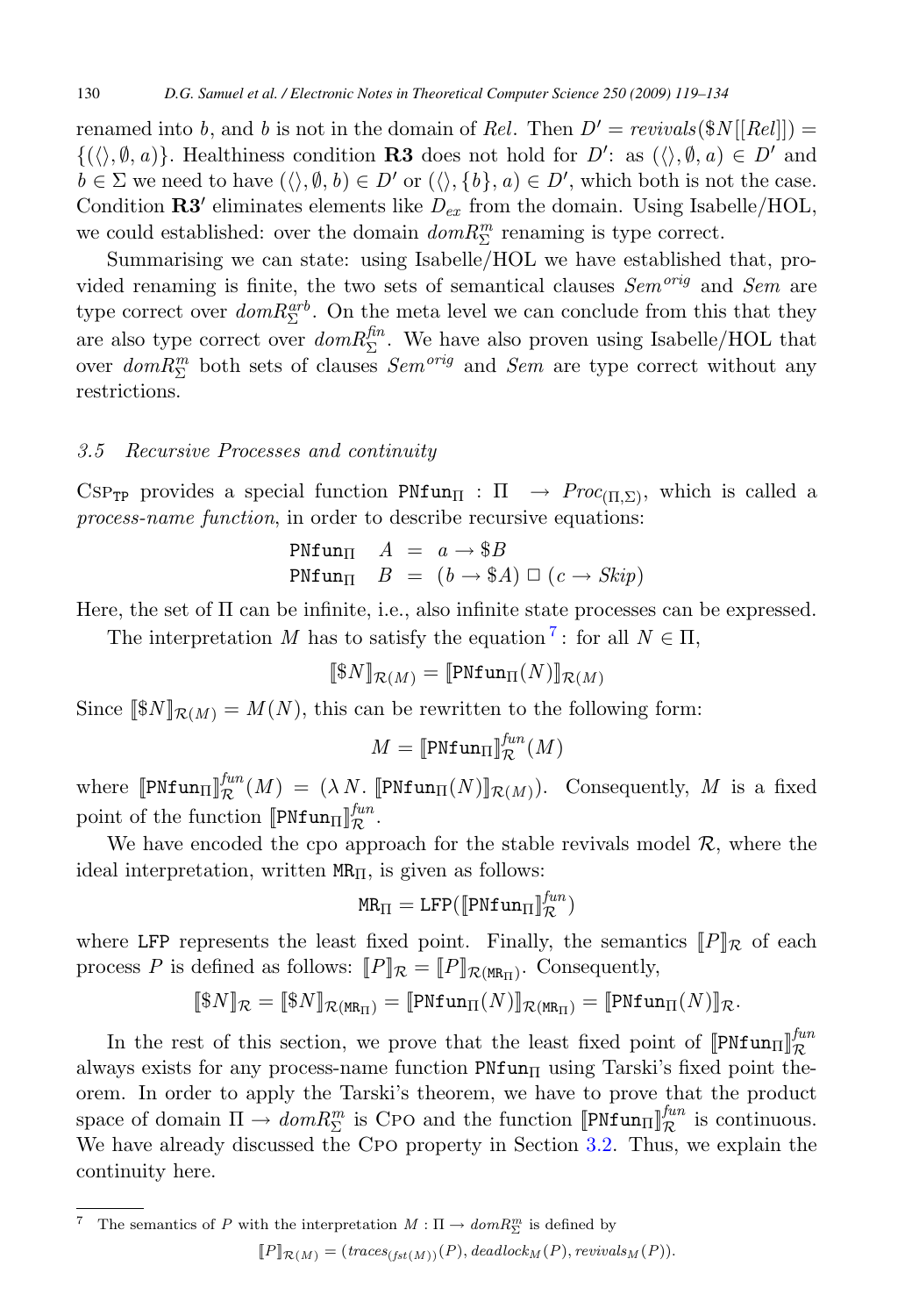<span id="page-12-0"></span>The reusable part of Csp-Prover has the following lemma to prove that every component function is continuous if and only if the composition is continuous:

 $\llbracket f \rrbracket_{\mathcal{R}}^{fun}$  is continuous  $\Leftrightarrow \forall p \in \Pi$ .  $(\lambda M) \llbracket f(p) \rrbracket_{\mathcal{R}(M)}$  is continuous.

Therefore, at first, we show that the component function  $(\lambda M. \|P\|_{\mathcal{R}(M)})$  is continuous for each process  $P \in \text{Proc}_{(\Pi,\Sigma)}$ .

**Lemma 3.1** Let  $P \in \text{Proc}_{(\Pi,\Sigma)}$ . Then,  $(\lambda M. [P]_{\mathcal{R}(M)}) : (\Pi \to \text{dom} R_{\Sigma}^m) \to \text{dom} R_{\Sigma}^m$ is continuous.

**Proof.** We use a fact that the pair function  $(\lambda x. (f(x), g(x)))$  is continuous if their components  $f, g$  are continuous. Thus, this lemma can be proven by showing that all  $(\lambda M. trace_{S(fst(M))}(P)), (\lambda M. deadlock<sub>M</sub>(P)),$  and  $(\lambda M. revivals<sub>M</sub>(P))$  are continuous. Here, we only show the continuity of  $(\lambda M \text{ } revivals_M(P))$ , in other words, we show that  $\bigcup \{revivals_M (P) \mid M \in \Delta \} = revivals_{(\bigsqcup \Delta)}(P)$  by structural induction on P, for each directed set  $\Delta$ .

• The case of  $P = b \rightarrow P'$ . For showing the subset relation  $(\subseteq)$ , let  $(s, X, a) \in$  $\left| \right|$  {revivals<sub>M</sub>(P) | M  $\in \Delta$ }, thus for some  $M \in \Delta$ ,

$$
(s, X, a) \in \text{revivals}_M(b \to P')
$$
  
= {( $\langle \rangle$ , X, b) | b \notin X} \cup {((b) \cap s', X, a) | (s', X, a) \in \text{revivals}\_M(P') }

Therefore, the following two cases are possible.

· The case of  $s = \langle \rangle$  and  $a = b \notin X$ . Hence,

 $(s, X, a) \in \{(\langle \rangle, X, b) \mid b \notin X\} \subseteq \text{revivals}_{(\bigsqcup \Delta)}(b \rightarrow P')$ 

· The case of  $s = \langle b \rangle \cap s'$  and  $(s', X, a) \in revivals_M(P')$  for some s'. It implies  $(s', X, a) \in \bigcup \{revivals_M(P') \mid M \in \Delta\}$ . By the induction hypothesis,  $(s', X, a) \in revivals_{(\bigsqcup \Delta)}(P')$ . Hence,

$$
(s, X, a) \in \{ (\langle b \rangle \cap s', X, a) \mid (s', X, a) \in revivals_{(\bigsqcup \Delta)}(P') \} \subseteq revivals_{(\bigsqcup \Delta)}(b \rightarrow P')
$$

Consequently,  $\bigcup \{revivals_M(P) \mid M \in \Delta \} \subseteq revivals_{(\bigsqcup \Delta)}(P)$ .

The reverse relation  $(2)$  can be proven by a symmetric argument.

• The case of  $P = $N$  is proven as follows: Because the product space of the stable revival domain  $(\Pi \to dom R_{\Sigma}^{m})$  is complete and  $\Delta$  is directed,  $\Box \Delta$  exists. Furthermore, we can prove  $(| \Delta)(N) = | \{ M(N) | M \in \Delta \}.$  Hence,

$$
\bigcup \{revivals_M(\$N) \mid M \in \Delta \} = \bigcup \{ M(N) \mid M \in \Delta \} = (\bigsqcup \Delta)(N)
$$
  
=  $revivals(\bigsqcup \Delta)(\$N)$ 

• The other cases can be proven similarly.

This result is easily extended over the product space of the domain  $\mathit{dom} R^m_\Sigma$  by the lemma given in the reusable part of Csp-Prover.

**Lemma 3.2** Let  $f \in \Pi \rightarrow \text{Proc}_{(\Pi,\Sigma)}$ . Then,  $\llbracket f \rrbracket_{\mathcal{R}}^{\text{fun}} : ((\Pi \rightarrow \text{dom} R_{\Sigma}^m) \rightarrow (\Pi \rightarrow$  $dom R_{\Sigma}^{m})$ ) is continuous.

 $\Box$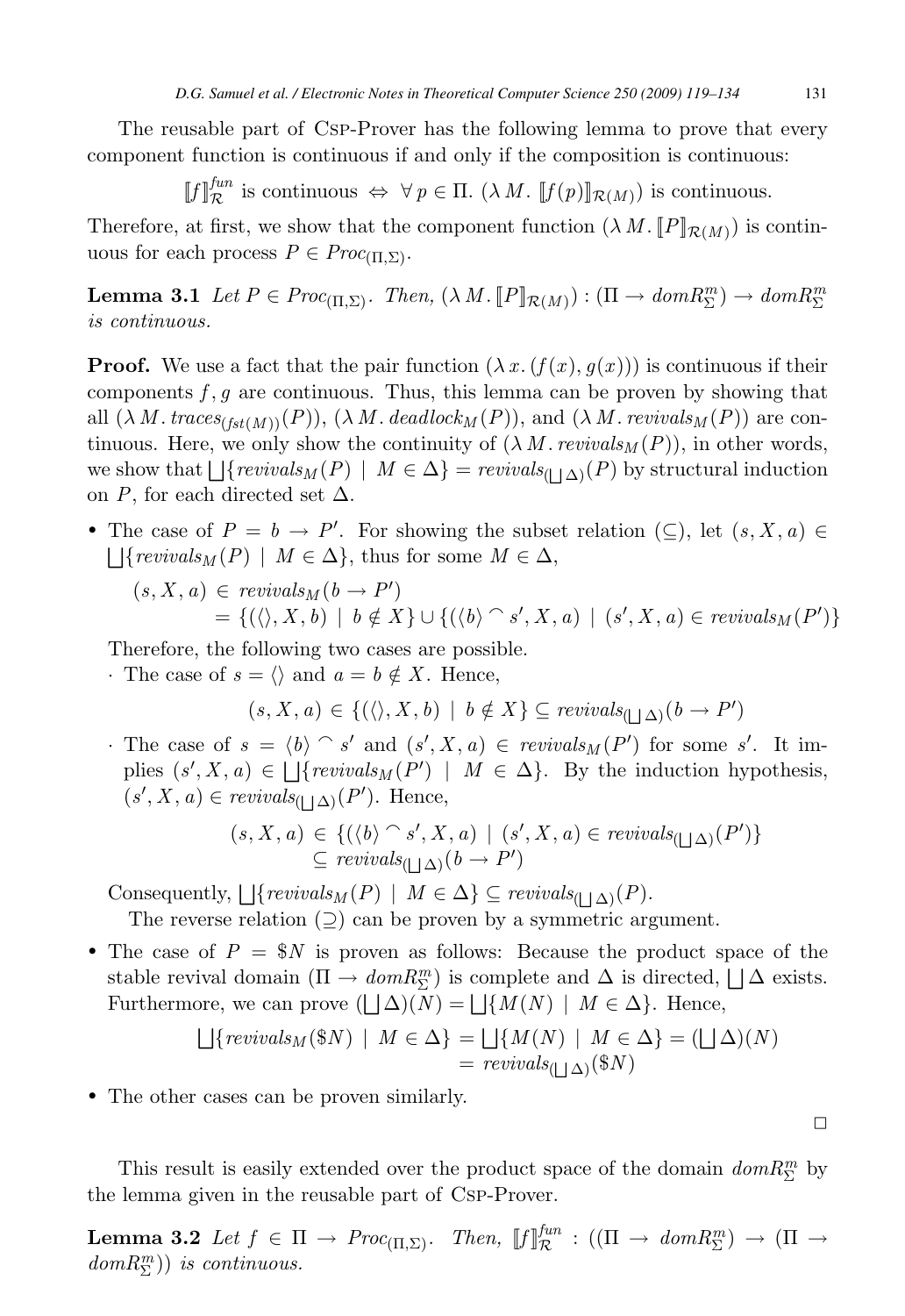<span id="page-13-0"></span>Finally, we give a theorem to show that the ideal interpretation  $MR_{\Pi}$  exists by applying the Tarski's fixed point theorem, which guarantees the existence of the least fixed point and is proven in the reusable part of Csp-Prover.

**Theorem 3.3** The interpretation  $MR_{\Pi} = LFP([\text{PNfun}_{\Pi}]_{\mathcal{R}}^{fun})$  exists.

**Proof.** By Tarski's fixed point theorem, the function  $[\text{PNTun}]_{R}^{fun}$  has the least fixed point  $\bigcup \{([\text{PNfun}_\Pi]^{\text{fun}}_{\mathcal{R}})^{(n)}(\bot) \mid n \in Nat \}$  because  $[\text{PNfun}_\Pi]^{\text{fun}}_{\mathcal{R}}$  is continuous by Lemma [3.2](#page-12-0) and  $(\Pi \to dom R_{\Sigma}^{m})$  is a cpo with the bottom element  $\bot$ .  $\Box$ 

## **4 Validation of algebraic laws**

Algebraic laws are the core of the proof infrastructure in Csp-Prover. However, they also suit as a means of verification of the semantic clauses: the external choice operator, for example, is supposed to be idempotent, i.e., the equation  $P \square P = R$ shall hold in the stable revivals model. The following Isabelle/HOL code proves this law, over all domains and in both versions semantic of the semantic clauses:

```
lemma cspR Ext choice idem p: "P : procR ==> P [+] P =R[M,M] P"
apply (simp add: cspR_cspT_semantics)apply (intro conjI)
apply (rule order antisym)
apply (rule, simp add: in deadlocks)
apply (elim conjE exE disjE, simp all)
apply (rule, simp add: in deadlocks)
apply (rule order antisym)
apply (rule, simp add: in revivals)
apply (elim conjE exE disjE, simp all)
apply (rule, simp add: in_revivals, force)
done
```
Besides this law  $(\Box \text{-idem})$ , we proved in Isabelle/HOL that the following basic laws and step laws hold over all domains and in both versions of the semantic clauses:  $(\Box$ idem),  $(\Box$ -sym),  $(\Box \text{-sym}), (\Vert X \Vert \text{-sym}), (\Box \text{-assoc}), (\Box \text{-assoc}), (\Box \text{-}\Box \text{-dist}), (Stop-[\Vert X \Vert),$  $(\text{s-step})$ , (prefix-step), and ( $\downarrow$ -step).

Over all domains, however, the standard step law for Stop

$$
Stop =_{\mathcal{R}} ?x : \emptyset \to P(x)
$$

fails, as in  $Sem^{orig}$  we have  $\langle \rangle \in deadlocks_M(Stop)$  but  $deadlocks_M(? : \emptyset \rightarrow P) = \{\}.$ For the same reason also the law  $(\Box \text{-step})$ 

$$
(? x : A \rightarrow P(x)) \square (? x : B \rightarrow Q(x)) = R
$$
  
\n
$$
? x : (A \cup B) \rightarrow if (x \in A \cap B) then (P(x) \cap Q(x))
$$
  
\n
$$
else if (x \in A) then P(x) else Q(x)
$$

fails, take the process  $x : \{a\} \rightarrow P(x) \square x : \{\} \rightarrow Q(x)$  as a counter example.

Taking our new semantic clauses Sem, we have proven in Isabelle/HOL that both these laws as well as all laws listed above are valid over  $dom R_{arb}$ , and  $dom R^m$ .

Changing the deadlock clause of the prefix choice operator, has consequences for the step law ([ $|r|$ ]-step) for renaming:

$$
(? x : A → P(x))[[r]] = \mathcal{R}
$$
  
\n
$$
? x : \{x \mid \exists a \in A. (a, x) \in r\} → (! a : \{a \in A \mid (a, x) \in r\} \bullet (P(a)[[r]])
$$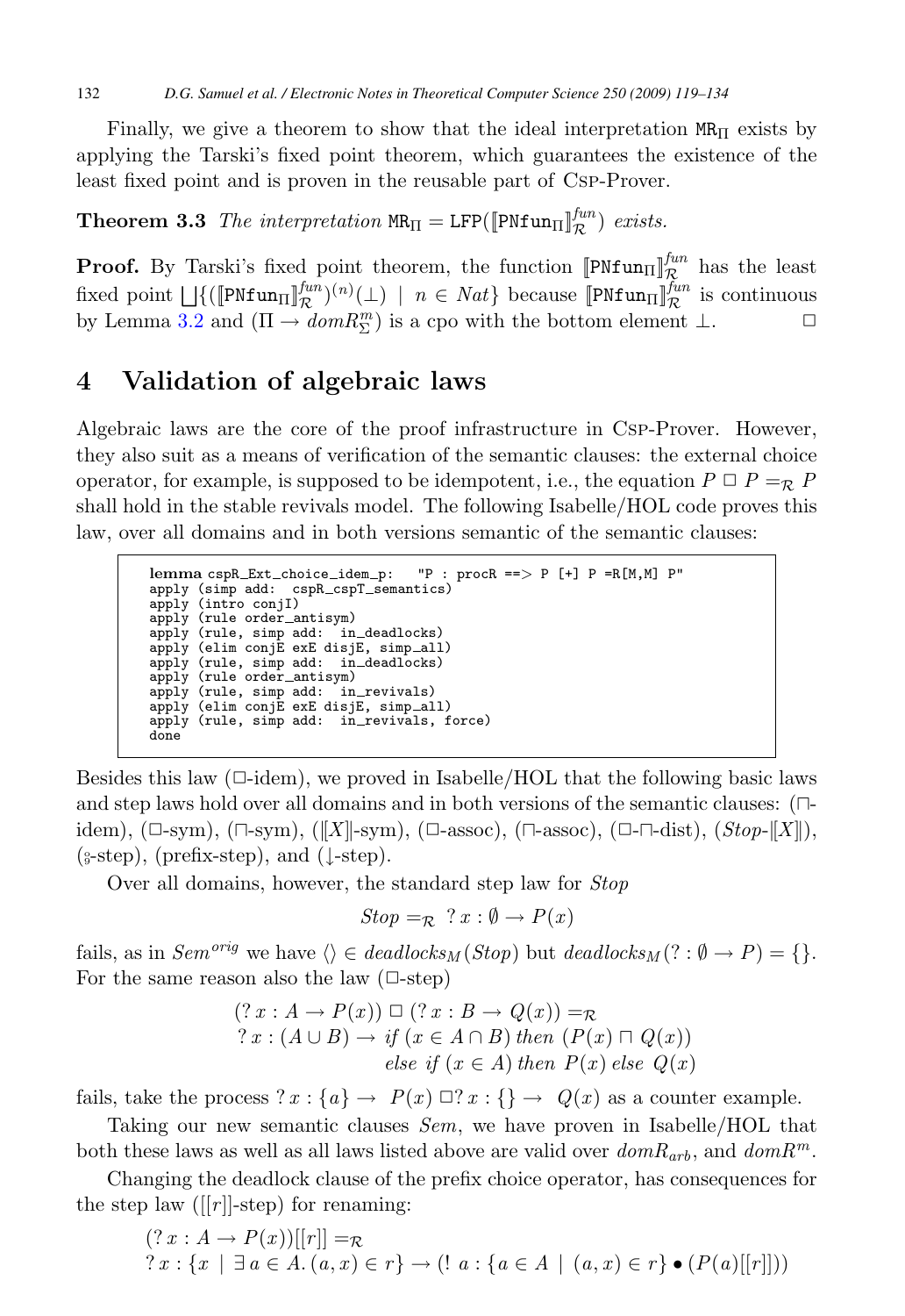<span id="page-14-0"></span>Taking the new clause for the prefix choice operator with the original clause for the renaming operator fails to hold in the deadlock component, e.g., for the process  $(?x : \{a\} \rightarrow \mathit{Skip})[[\emptyset]]$ . As demonstrated in Section 3.3., deadlocks<sup>orig</sup>(lhs) =  $\emptyset$ . The rhs of this step law evaluates to  $x : \emptyset \to \ldots$ , i.e., the modified deadlock clause of the prefix choice operator includes the empty trace  $\langle \rangle$ . With our new semantic clauses, however, also this law holds over  $domR, domR_{arb}$ , and  $domR<sup>m</sup> - also$  for renaming involving infinite relations.

As expected, we also could prove in Isabelle/HOL (over all domains and with both semantic variants) by giving a counter example that internal choice does not distribute over external choice:  $(P \sqcup Q) \sqcap R \neq_{\mathcal{R}} (P \sqcap R) \sqcup (Q \sqcap R)$ .

### **5 Conclusion**

In this paper, we have presented an implementation of different variants of the stable revivals model  $\mathcal R$  using the proof infrastructure provided by Csp-Prover. Overall, our implementation provides a mechanical verification in Isabelle/HOL that the design of  $\mathcal R$  as given in [\[17\]](#page-15-0) has the desired properties, namely that the operators are type correct and continuous. In order to obtain certain algebraic laws, however, we suggest to modify two semantical clauses. We also extend the model  $\mathcal R$  to infinite alphabets of communications: Here, we suggest to restrict the semantical domain by a stricter healthiness condition which ensures type correctness for infinite renamings.

As future work, we intend to verify further process algebraic laws, especially concerning the parallel operator. We further plan to apply our implementation to practical applications such as the on-line shopping example given in [\[19\]](#page-15-0).

### **Acknowledgement**

We would like to thank Bill Roscoe for his valuable feedback on our implementation, as well as Erwin R. Catesbeiana (jr) for advice on the verification of component based systems.

### **References**

- [1] A.E. Abdallah, C.B. Jones, and J.W. Sanders, editors. CSP: The First 25 Years, LNCS 3525. Springer, 2005.
- [2] A. J. Camilleri. Mechanizing CSP trace theory in higher order logic. IEEE Transactions on Software Engineering, 16(9):993–1004, 1990.
- [3] A. J. Camilleri. A higher order logic mechanization of the CSP failure-divergence semantics. In Higher Order Workshop. Springer, 1991.
- [4] B. Dutertre and S. Schneider. Using a PVS embedding of CSP to verify authentication protocols. In TPHOL'97. Springer, 1997.
- [5] Failures-divergence refinement. User Manual, Obtainable from [http://www.fsel.com/fdr2\\_manual.](http://www.fsel.com/fdr2_manual.html) [html](http://www.fsel.com/fdr2_manual.html).
- [6] C. A. R. Hoare. Communicating Sequential Processes. Prentice Hall, 1985.